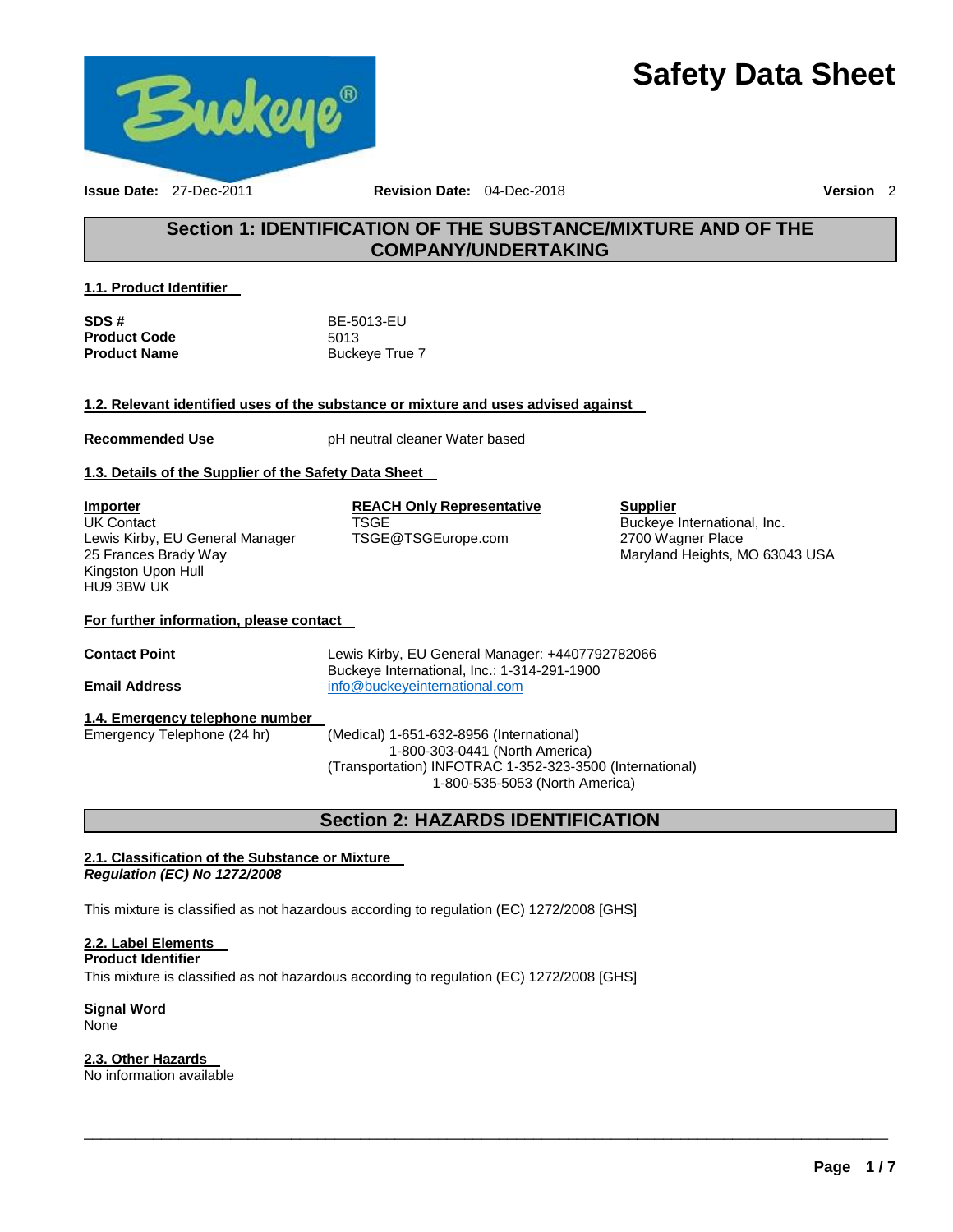### \_\_\_\_\_\_\_\_\_\_\_\_\_\_\_\_\_\_\_\_\_\_\_\_\_\_\_\_\_\_\_\_\_\_\_\_\_\_\_\_\_\_\_\_\_\_\_\_\_\_\_\_\_\_\_\_\_\_\_\_\_\_\_\_\_\_\_\_\_\_\_\_\_\_\_\_\_\_\_\_\_\_\_\_\_\_\_\_\_\_\_\_\_ **Section 3: COMPOSITION/INFORMATION ON INGREDIENTS**

### **3.2 MIXTURES**

#### **Chemical nature**

This product does not contain any components which are considered to be hazardous or have established work place exposure limits.

### **Full text of H- and EUH-phrases: see section 16**

This product does not contain candidate substances of very high concern at a concentration >=0.1% (Regulation (EC) No. 1907/2006 (REACH), Article 59)

### **Section 4: FIRST AID MEASURES**

### **4.1. Description of First Aid Measures**

| <b>Eye Contact</b>                                                              | Rinse immediately with plenty of water, also under the eyelids, for at least 15 minutes. If<br>irritation develops or persists seek medical attention. |  |  |
|---------------------------------------------------------------------------------|--------------------------------------------------------------------------------------------------------------------------------------------------------|--|--|
| <b>Skin Contact</b>                                                             | Wash off immediately with plenty of water for at least 15 minutes. If skin irritation persists,<br>call a doctor.                                      |  |  |
| <b>Inhalation</b>                                                               | Remove to fresh air.                                                                                                                                   |  |  |
| Ingestion                                                                       | Drink 2-3 large glasses of water. Do NOT induce vomiting. Call a doctor. Never give<br>anything by mouth to an unconscious person.                     |  |  |
| 4.2. Most Important Symptoms and Effects, Both Acute and Delayed                |                                                                                                                                                        |  |  |
| <b>Symptoms</b>                                                                 | Contact may cause irritation and redness. Can cause defatting of skin tissue.                                                                          |  |  |
| 4.3. Indication of any Immediate Medical Attention and Special Treatment Needed |                                                                                                                                                        |  |  |
| <b>Notes to Physician</b>                                                       | Treat symptomatically.                                                                                                                                 |  |  |

### **Section 5: FIREFIGHTING MEASURES**

\_\_\_\_\_\_\_\_\_\_\_\_\_\_\_\_\_\_\_\_\_\_\_\_\_\_\_\_\_\_\_\_\_\_\_\_\_\_\_\_\_\_\_\_\_\_\_\_\_\_\_\_\_\_\_\_\_\_\_\_\_\_\_\_\_\_\_\_\_\_\_\_\_\_\_\_\_\_\_\_\_\_\_\_\_\_\_\_\_\_\_\_\_

### **5.1. Extinguishing Media**

### **Suitable Extinguishing Media**

Use extinguishing measures that are appropriate to local circumstances and the surrounding environment.

### **Unsuitable Extinguishing Media**

Not determined.

### **5.2. Special Hazards Arising from the Substance or Mixture**

Combustion products may be toxic.

### **Hazardous combustion products** Carbon oxides.

### **5.3. Advice for Firefighters**

Wear self-contained breathing apparatus and protective suit. Use personal protective equipment as required.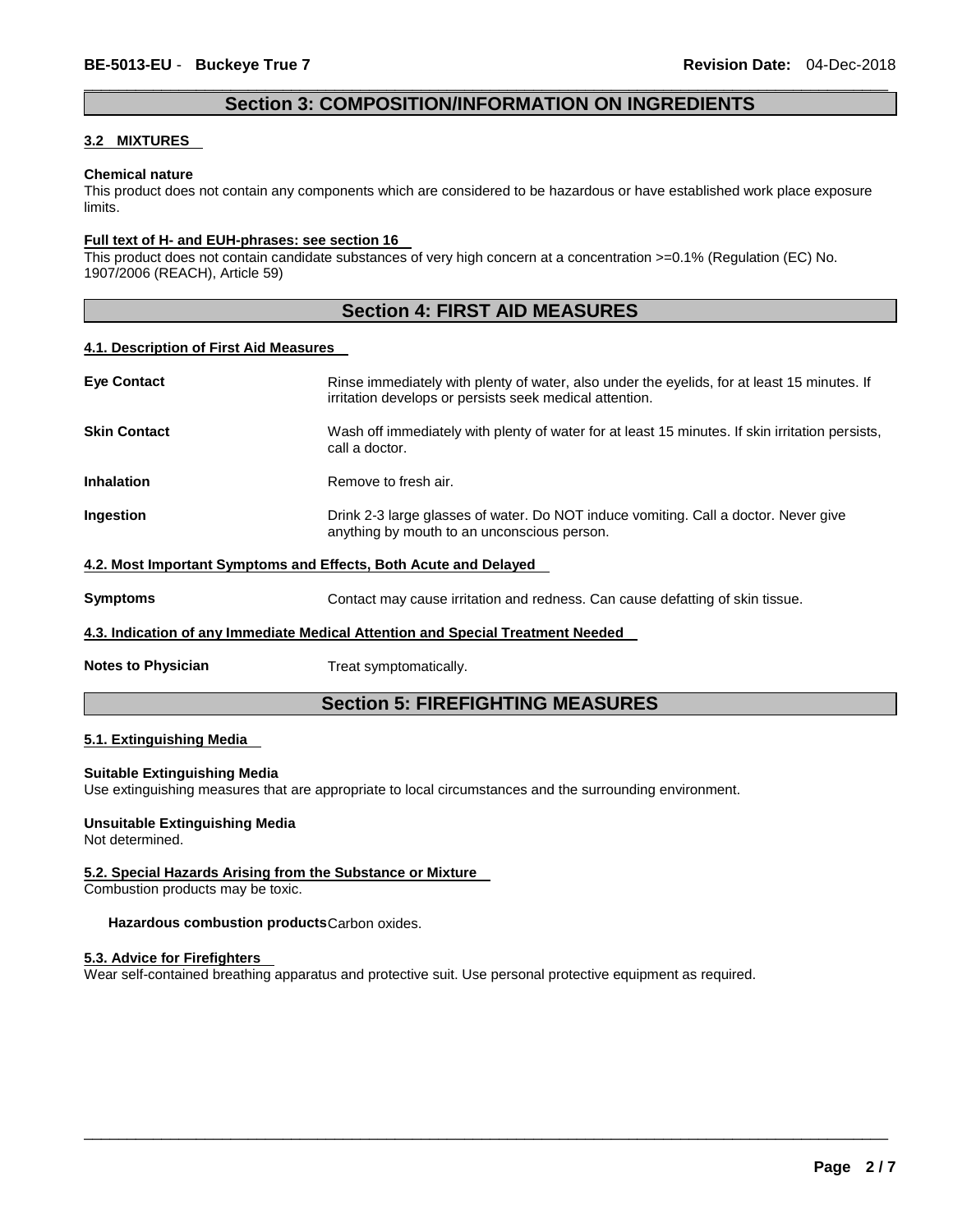### \_\_\_\_\_\_\_\_\_\_\_\_\_\_\_\_\_\_\_\_\_\_\_\_\_\_\_\_\_\_\_\_\_\_\_\_\_\_\_\_\_\_\_\_\_\_\_\_\_\_\_\_\_\_\_\_\_\_\_\_\_\_\_\_\_\_\_\_\_\_\_\_\_\_\_\_\_\_\_\_\_\_\_\_\_\_\_\_\_\_\_\_\_ **Section 6: ACCIDENTAL RELEASE MEASURES**

### **6.1. Personal Precautions, Protective Equipment and Emergency Procedures**

#### **Personal Precautions**

Use personal protective equipment as required.

#### **For Emergency Responders**

Use personal protection recommended in Section 8.

#### **6.2. Environmental Precautions**

Prevent from entering into soil, ditches, sewers, waterways and/or groundwater. See Section 12, Ecological Information.

#### **6.3. Methods and Material for Containment and Cleaning Up**

**Methods for Containment** Prevent further leakage or spillage if safe to do so.

**Methods for Clean-Up** Pick up with mop, wet/dry vac, or absorbent material. Rinse area with clear water and allow floor to dry before allowing traffic.

#### **6.4. Reference to Other Sections**

See Section 13: DISPOSAL CONSIDERATIONS.

### **Section 7: HANDLING AND STORAGE**

### **7.1. Precautions for Safe Handling**

### **Advice on Safe Handling**

Keep out of the reach of children.

### **General Hygiene Considerations**

Handle in accordance with good industrial hygiene and safety practice. Wash hands thoroughly after handling.

### **7.2. Conditions for Safe Storage, Including any Incompatibilities**

#### **Storage Conditions**

Keep containers tightly closed in a dry, cool and well-ventilated place. Store at room temperature.

### **7.3. Specific End Use(s)**

**Specific Use(s)** pH Neutral Cleaner, Water Based.

### **Risk Management Methods (RMM)**

The information required is contained in this Safety Data Sheet.

### **Section 8: EXPOSURE CONTROLS/PERSONAL PROTECTION**

### **8.1. Control Parameters**

**Exposure Limits** This product, as supplied, does not contain any hazardous materials with occupational exposure limits established by the region specific regulatory bodies.

\_\_\_\_\_\_\_\_\_\_\_\_\_\_\_\_\_\_\_\_\_\_\_\_\_\_\_\_\_\_\_\_\_\_\_\_\_\_\_\_\_\_\_\_\_\_\_\_\_\_\_\_\_\_\_\_\_\_\_\_\_\_\_\_\_\_\_\_\_\_\_\_\_\_\_\_\_\_\_\_\_\_\_\_\_\_\_\_\_\_\_\_\_

### **8.2. Exposure Controls**

**Engineering Controls Ventilation systems.**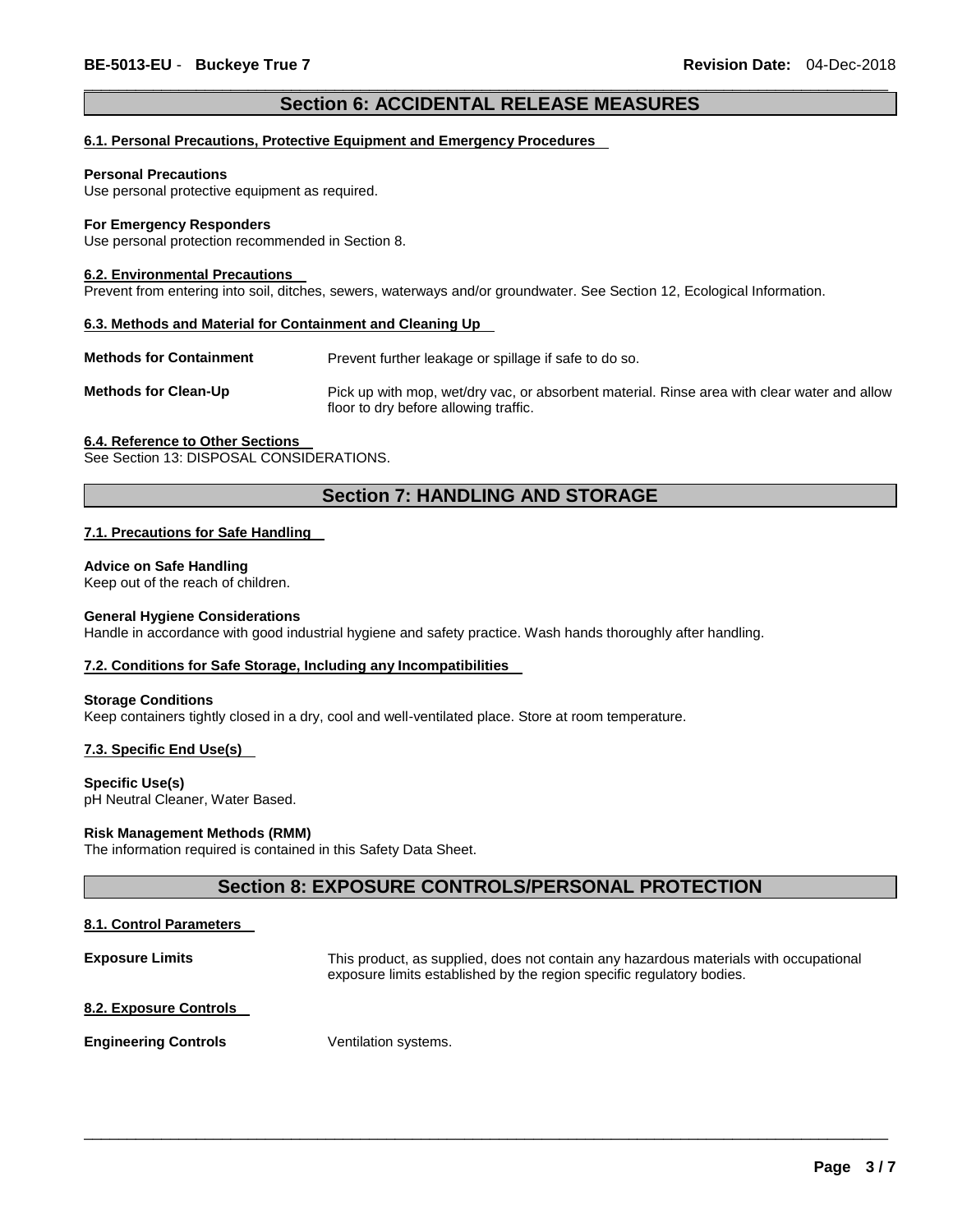# **Personal Protective Equipment**  Hand Protection **Rubber gloves**.

Splash goggles or safety glasses. **Skin and Body Protection** Footwear that keeps feet dry is suggested. **Respiratory Protection** Ensure adequate ventilation, especially in confined areas.

\_\_\_\_\_\_\_\_\_\_\_\_\_\_\_\_\_\_\_\_\_\_\_\_\_\_\_\_\_\_\_\_\_\_\_\_\_\_\_\_\_\_\_\_\_\_\_\_\_\_\_\_\_\_\_\_\_\_\_\_\_\_\_\_\_\_\_\_\_\_\_\_\_\_\_\_\_\_\_\_\_\_\_\_\_\_\_\_\_\_\_\_\_

### **Section 9: PHYSICAL AND CHEMICAL PROPERTIES**

| 9.1. Information on Basic Physical and Chemical Properties |                                                       |                                               |  |  |
|------------------------------------------------------------|-------------------------------------------------------|-----------------------------------------------|--|--|
| <b>Physical state</b>                                      | Liquid                                                |                                               |  |  |
| Appearance                                                 | Clear, red-orange liquid                              | <b>Odour</b><br>No odor No fragrance<br>added |  |  |
| <b>Colour</b>                                              | Red-orange                                            | <b>Odour Threshold</b><br>Not determined      |  |  |
| <b>Property</b>                                            | <b>Values</b>                                         | Remarks • Method                              |  |  |
| рH                                                         | $7.0 \pm 0.2$ (conc)<br>7.1 $\pm$ 0.2 (1:64 dilution) |                                               |  |  |
| Melting point / freezing point                             | Not determined                                        |                                               |  |  |
| Boiling point / boiling range                              | 100 °C / 212 °F                                       |                                               |  |  |
| <b>Flash point</b>                                         | None                                                  |                                               |  |  |
| <b>Evaporation Rate</b>                                    | 1.0                                                   | $(n-BuAc=1)$                                  |  |  |
| <b>Flammability (Solid, Gas)</b>                           | Liquid-Not applicable                                 |                                               |  |  |
| <b>Flammability Limit in Air</b>                           |                                                       |                                               |  |  |
| Upper flammability or explosive<br>limits                  | Not applicable                                        |                                               |  |  |
| Lower flammability or explosive<br><b>limits</b>           | Not applicable                                        |                                               |  |  |
| <b>Vapour Pressure</b>                                     | Not determined                                        |                                               |  |  |
| <b>Vapour Density</b>                                      | Not determined                                        |                                               |  |  |
| <b>Relative Density</b>                                    | 1.02                                                  |                                               |  |  |
| <b>Water Solubility</b>                                    | <b>Mostly Soluble</b>                                 |                                               |  |  |
| Solubility(ies)                                            | Not determined                                        |                                               |  |  |
| <b>Partition Coefficient</b>                               | Not determined                                        |                                               |  |  |
| <b>Autoignition temperature</b>                            | Not determined                                        |                                               |  |  |
| <b>Decomposition temperature</b>                           | Not determined                                        |                                               |  |  |
| <b>Kinematic viscosity</b>                                 | Not determined                                        |                                               |  |  |
| <b>Dynamic Viscosity</b>                                   | Not determined                                        |                                               |  |  |
| <b>Explosive Properties</b>                                | Not determined                                        |                                               |  |  |
| <b>Oxidising Properties</b>                                | Not determined                                        |                                               |  |  |

### **Section 10: STABILITY AND REACTIVITY**

\_\_\_\_\_\_\_\_\_\_\_\_\_\_\_\_\_\_\_\_\_\_\_\_\_\_\_\_\_\_\_\_\_\_\_\_\_\_\_\_\_\_\_\_\_\_\_\_\_\_\_\_\_\_\_\_\_\_\_\_\_\_\_\_\_\_\_\_\_\_\_\_\_\_\_\_\_\_\_\_\_\_\_\_\_\_\_\_\_\_\_\_\_

### **10.1. Reactivity**

Not reactive under normal conditions.

### **10.2. Chemical stability**

Stable under normal conditions.

### **10.3. Possibility of Hazardous Reactions**

### **Hazardous Polymerisation**

Hazardous polymerisation does not occur.

### **Possibility of Hazardous Reactions**

None under normal processing.

### **10.4. Conditions to Avoid**

Keep out of reach of children.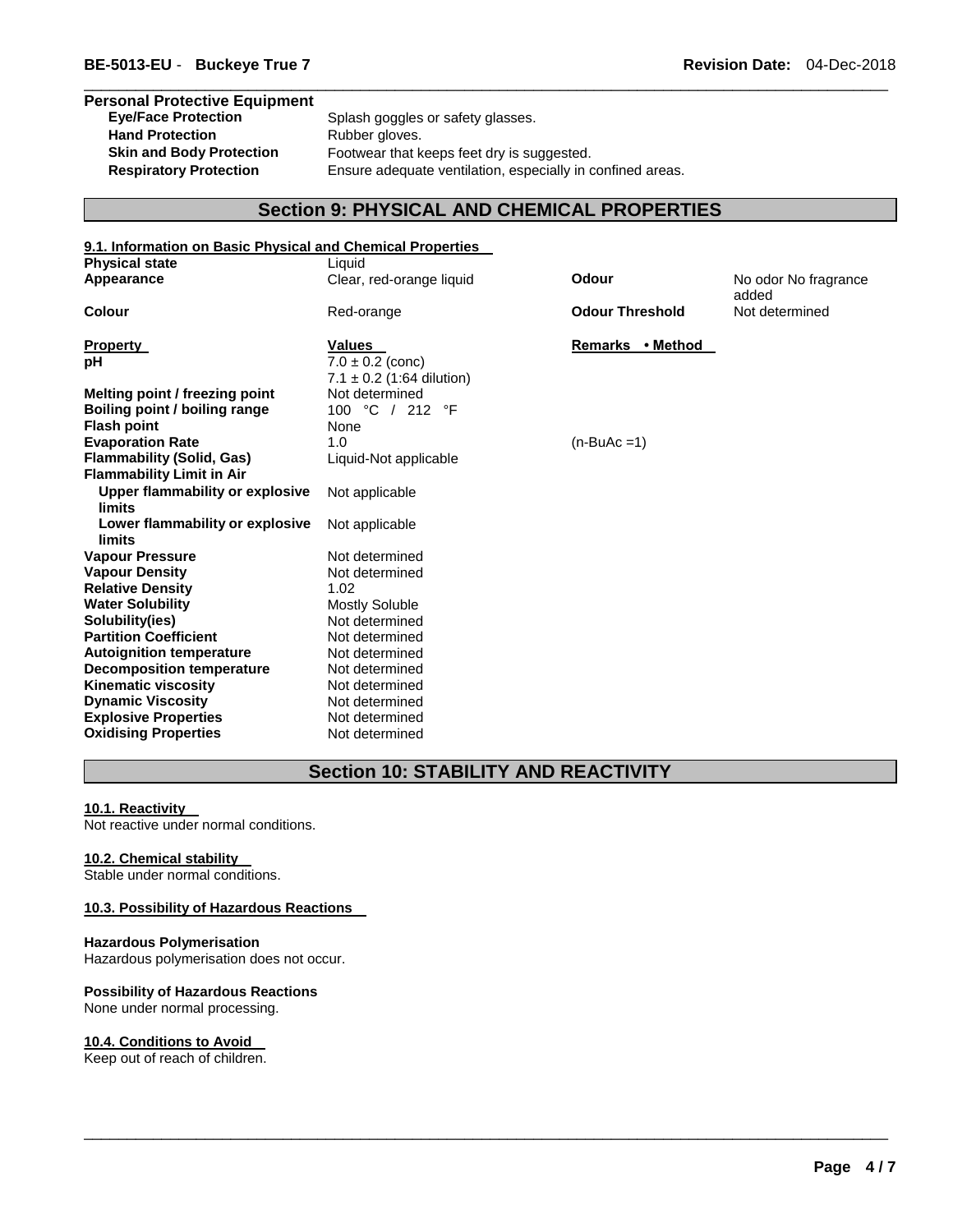## **10.5. Incompatible Materials**

Chlorine bleach.

### **10.6. Hazardous Decomposition Products**

Carbon oxides.

### **Section 11: TOXICOLOGICAL INFORMATION**

\_\_\_\_\_\_\_\_\_\_\_\_\_\_\_\_\_\_\_\_\_\_\_\_\_\_\_\_\_\_\_\_\_\_\_\_\_\_\_\_\_\_\_\_\_\_\_\_\_\_\_\_\_\_\_\_\_\_\_\_\_\_\_\_\_\_\_\_\_\_\_\_\_\_\_\_\_\_\_\_\_\_\_\_\_\_\_\_\_\_\_\_\_

### **11.1. Information on Toxicological Effects**

**Acute toxicity** 

.

### **Product Information**

| <b>Inhalation</b>   | Do not inhale.           |
|---------------------|--------------------------|
| <b>Eve Contact</b>  | Avoid contact with eyes. |
| <b>Skin Contact</b> | Avoid contact with skin. |
| Ingestion           | Do not ingest.           |

### **The following values are calculated based on chapter 3.1 of the GHS document**

**ATEmix (oral)** 32,468.00 mg/kg

### **Unknown Acute Toxicity**

9.58 % of the mixture consists of ingredient(s) of unknown toxicity.

6.5 % of the mixture consists of ingredient(s) of unknown acute oral toxicity.

9.58 % of the mixture consists of ingredient(s) of unknown acute dermal toxicity.

9.58 % of the mixture consists of ingredient(s) of unknown acute inhalation toxicity (gas).

9.58 % of the mixture consists of ingredient(s) of unknown acute inhalation toxicity (vapour).

9.58 % of the mixture consists of ingredient(s) of unknown acute inhalation toxicity (dust/mist).

### **Component Information**

| <b>Chemical name</b>              | Oral LD50              | Dermal LD50 | <b>Inhalation LC50</b> |
|-----------------------------------|------------------------|-------------|------------------------|
| Sodium xylenesulfonate            | $= 1000$ mg/kg<br>Rat) |             |                        |
| <b>Skin corrosion/irritation</b>  | Not classified.        |             |                        |
| Serious eye damage/eye irritation | Not classified.        |             |                        |
| <b>Sensitisation</b>              | Not classified.        |             |                        |
| <b>Germ cell mutagenicity</b>     | Not classified.        |             |                        |
| Carcinogenicity                   | Not classified.        |             |                        |
| <b>Reproductive toxicity</b>      | Not classified.        |             |                        |
| <b>STOT - single exposure</b>     | Not classified.        |             |                        |
| <b>STOT - repeated exposure</b>   | Not classified.        |             |                        |
| <b>Aspiration hazard</b>          | Not classified.        |             |                        |

### **Section 12: ECOLOGICAL INFORMATION**

### **12.1. Toxicity**

The product is not classified as environmentally hazardous. However, this does not exclude the possibility that large or frequent spills can have a harmful or damaging effect on the environment.

\_\_\_\_\_\_\_\_\_\_\_\_\_\_\_\_\_\_\_\_\_\_\_\_\_\_\_\_\_\_\_\_\_\_\_\_\_\_\_\_\_\_\_\_\_\_\_\_\_\_\_\_\_\_\_\_\_\_\_\_\_\_\_\_\_\_\_\_\_\_\_\_\_\_\_\_\_\_\_\_\_\_\_\_\_\_\_\_\_\_\_\_\_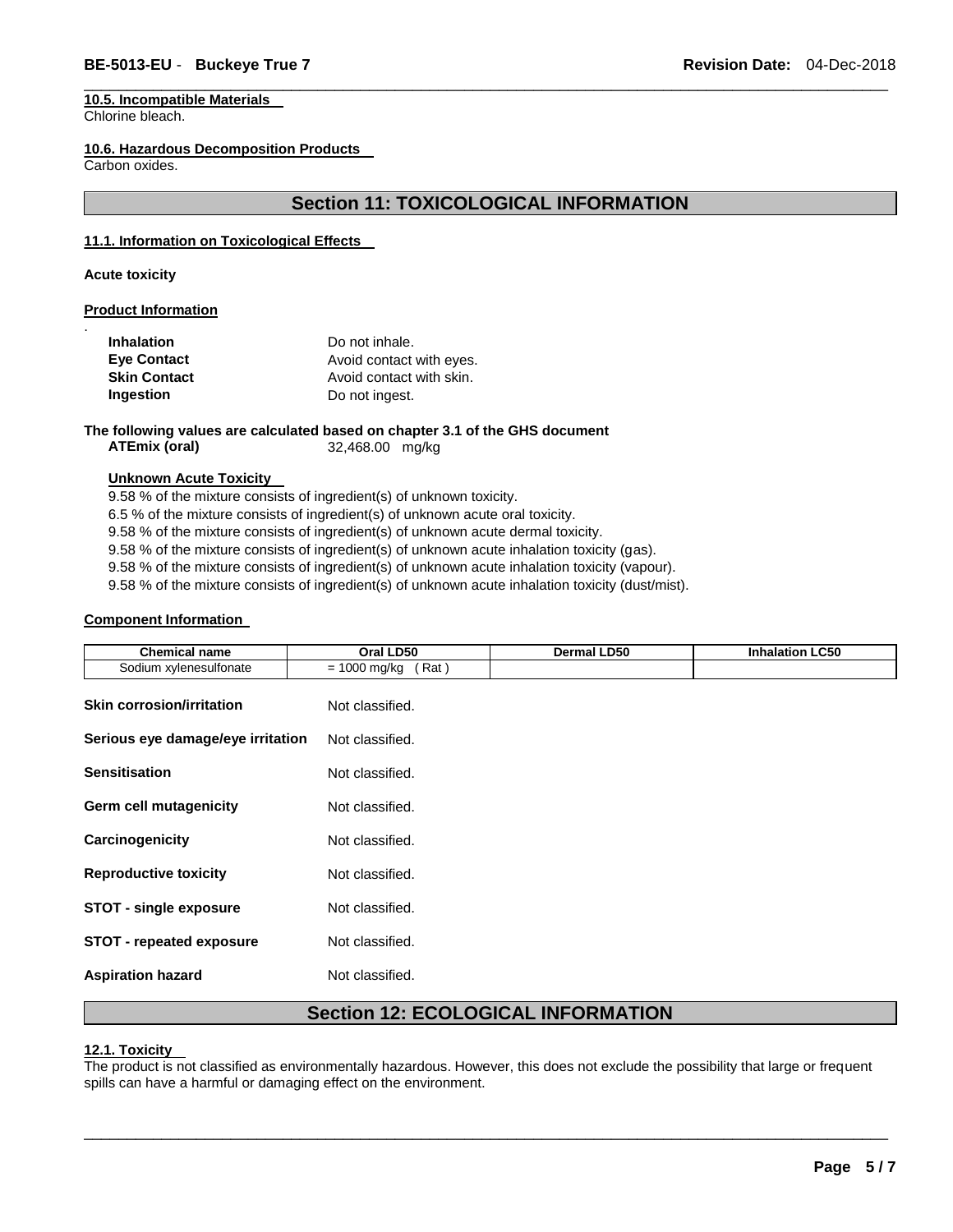### **12.2. Persistence and Degradability**

Not determined.

### **12.3. Bioaccumulative Potential**

There is no data for this product.

### **12.4. Mobility in Soil**

### **Mobility**

Not determined.

### **12.5. Results of PBT and vPvB Assessment**

Not determined.

### **12.6. Other Adverse Effects**

Not determined.

### **Section 13: DISPOSAL CONSIDERATIONS**

\_\_\_\_\_\_\_\_\_\_\_\_\_\_\_\_\_\_\_\_\_\_\_\_\_\_\_\_\_\_\_\_\_\_\_\_\_\_\_\_\_\_\_\_\_\_\_\_\_\_\_\_\_\_\_\_\_\_\_\_\_\_\_\_\_\_\_\_\_\_\_\_\_\_\_\_\_\_\_\_\_\_\_\_\_\_\_\_\_\_\_\_\_

### **13.1. Waste Treatment Methods**

| Waste from residues/unused<br>products | Disposal should be in accordance with applicable regional, national and local laws and<br>regulations. |
|----------------------------------------|--------------------------------------------------------------------------------------------------------|
| <b>Contaminated Packaging</b>          | Improper disposal or reuse of this container may be dangerous and illegal.                             |
|                                        | .                                                                                                      |

### **Section 14: TRANSPORT INFORMATION**

| <b>IMDG</b><br>14.2 Proper Shipping Name | Not regulated |
|------------------------------------------|---------------|
| <b>RID</b><br>14.2 Proper Shipping Name  | Not regulated |
| <b>ADR</b><br>14.2 Proper Shipping Name  | Not regulated |
| <b>IATA</b><br>14.2 Proper Shipping Name | Not regulated |

### **Section 15: REGULATORY INFORMATION**

### **15.1. Safety, Health and Environmental Regulations/Legislation Specific for the Substance or Mixture**

### **European Union**

Take note of Directive 98/24/EC on the protection of the health and safety of workers from the risks related to chemical agents at work **.** 

### **Authorisations and/or restrictions on use:**

This product does not contain substances subject to authorisation (Regulation (EC) No. 1907/2006 (REACH), Annex XIV) This product does not contain substances subject to restriction (Regulation (EC) No. 1907/2006 (REACH), Annex XVII)

\_\_\_\_\_\_\_\_\_\_\_\_\_\_\_\_\_\_\_\_\_\_\_\_\_\_\_\_\_\_\_\_\_\_\_\_\_\_\_\_\_\_\_\_\_\_\_\_\_\_\_\_\_\_\_\_\_\_\_\_\_\_\_\_\_\_\_\_\_\_\_\_\_\_\_\_\_\_\_\_\_\_\_\_\_\_\_\_\_\_\_\_\_

### **Persistent Organic Pollutants**

Not applicable

### **Ozone-depleting substances (ODS) regulation (EC) 1005/2009**

Not applicable